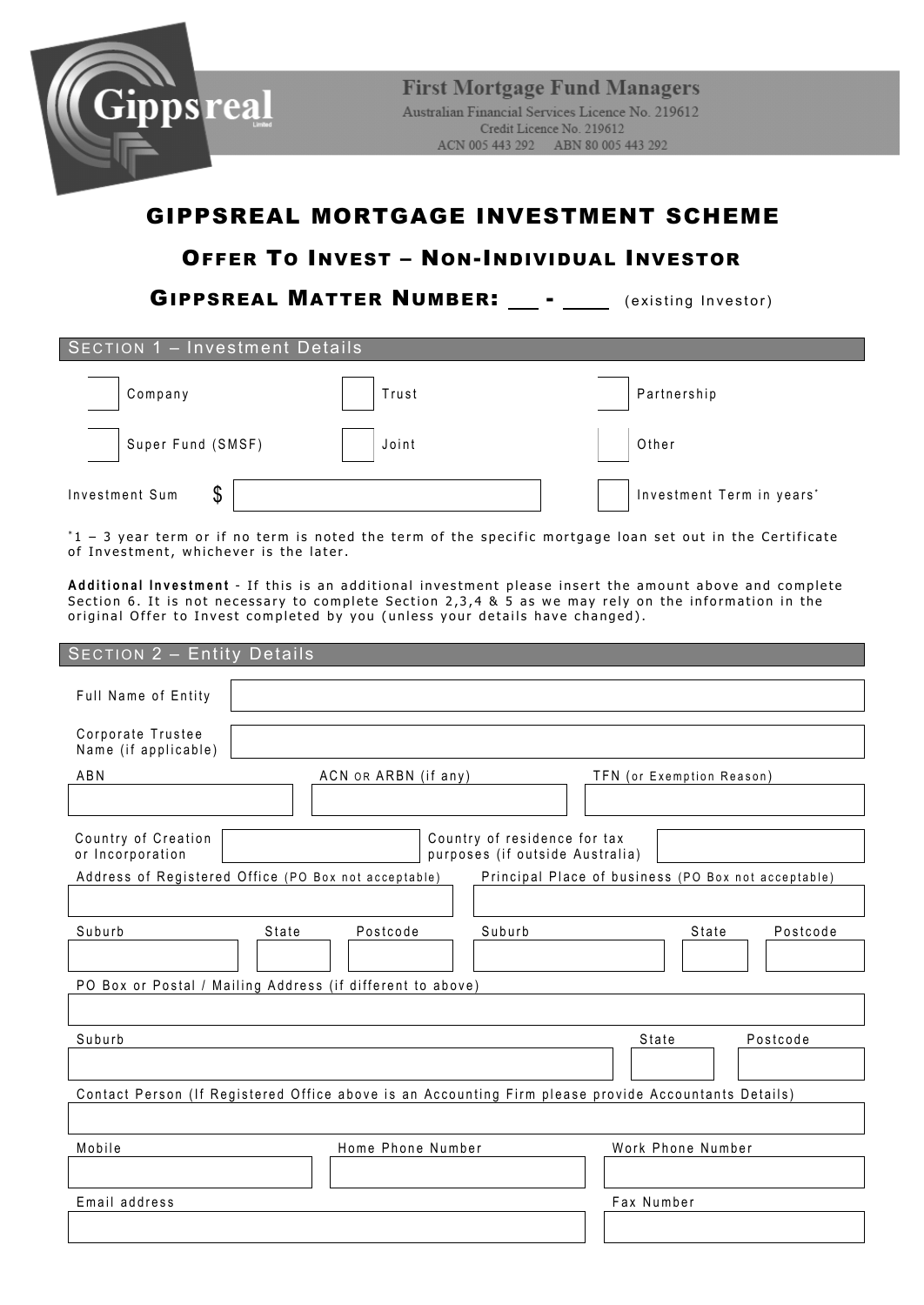## **Position of person(s) within entity:**

Company Director(s), and all Shareholders who own 25% or more share holdings of a Proprietary Company

Trustee(s), and all Beneficiaries/Unitholders/Members who own 25% or more of the Trust's Assets

**Partners** 

Other - Executor(s), Chairman, Secretary, Treasurer (or equivalent officers)

## **Complete a l l the details for these person(s) below**

|              | Title           | Full Given Name (s)                                                     | Surname |             |                 | Date of Birth | Position |
|--------------|-----------------|-------------------------------------------------------------------------|---------|-------------|-----------------|---------------|----------|
| A            |                 |                                                                         |         |             |                 |               |          |
| $\sf{B}$     |                 |                                                                         |         |             |                 |               |          |
| $\mathbf c$  |                 |                                                                         |         |             |                 |               |          |
| D            |                 |                                                                         |         |             |                 |               |          |
|              |                 | Residential Address (Unit/Apartment No, Street No, Street Name, Suburb) |         |             |                 | State         | Postcode |
| A            |                 |                                                                         |         |             |                 |               |          |
| $\, {\bf B}$ |                 |                                                                         |         |             |                 |               |          |
| $\mathbf C$  |                 |                                                                         |         |             |                 |               |          |
| D            |                 |                                                                         |         |             |                 |               |          |
|              | Phone or Mobile | Email                                                                   |         |             | Phone or Mobile | Email         |          |
| A            |                 |                                                                         |         | $\mathbf c$ |                 |               |          |
| $\sf{B}$     |                 |                                                                         |         | D           |                 |               |          |
|              |                 |                                                                         |         |             |                 |               |          |

## SECTION 4 – Identity Verification

**An Original o r a Certified Copy of an Original ID document is required by Gippsreal to verify your identity in accordance with its requirements under** *Anti-Money Laundering and Counter- Terrorism Financing Act 2006 (Cth)* **laws .** 

## **You must provide ONE option in Column A b e low O R contact our office for other acceptable documentation AND the relevant documents in Column B.**

| A I | Australian driver's licence (current & |  |
|-----|----------------------------------------|--|
|     | containing a photograph of the person) |  |

**B** SMSF / Trust Deed (or extract) showing name of super fund/trust, trustees & beneficiaries

Australian passport (current or expired less

Partnership agreement (or extract) or copy of minutes of meetings (or extract)

## SECTION 5 – Payments from your Investment

#### **Distributions**

How would like your distributions to be paid?

than two years ago)

Reinvested (interest invested into the Gippsreal Cash Management Trust Account)

Credited to my nominated Australian financial institution account (details provided below)

If left blank or no banking details are provided below, then your distributions will automatically be reinvested.

## **Your Financial institution account details (for distributions and withdrawals)**

Name of Financial institution

Name of account holder(s)

Branch Number (BSB) | Account Number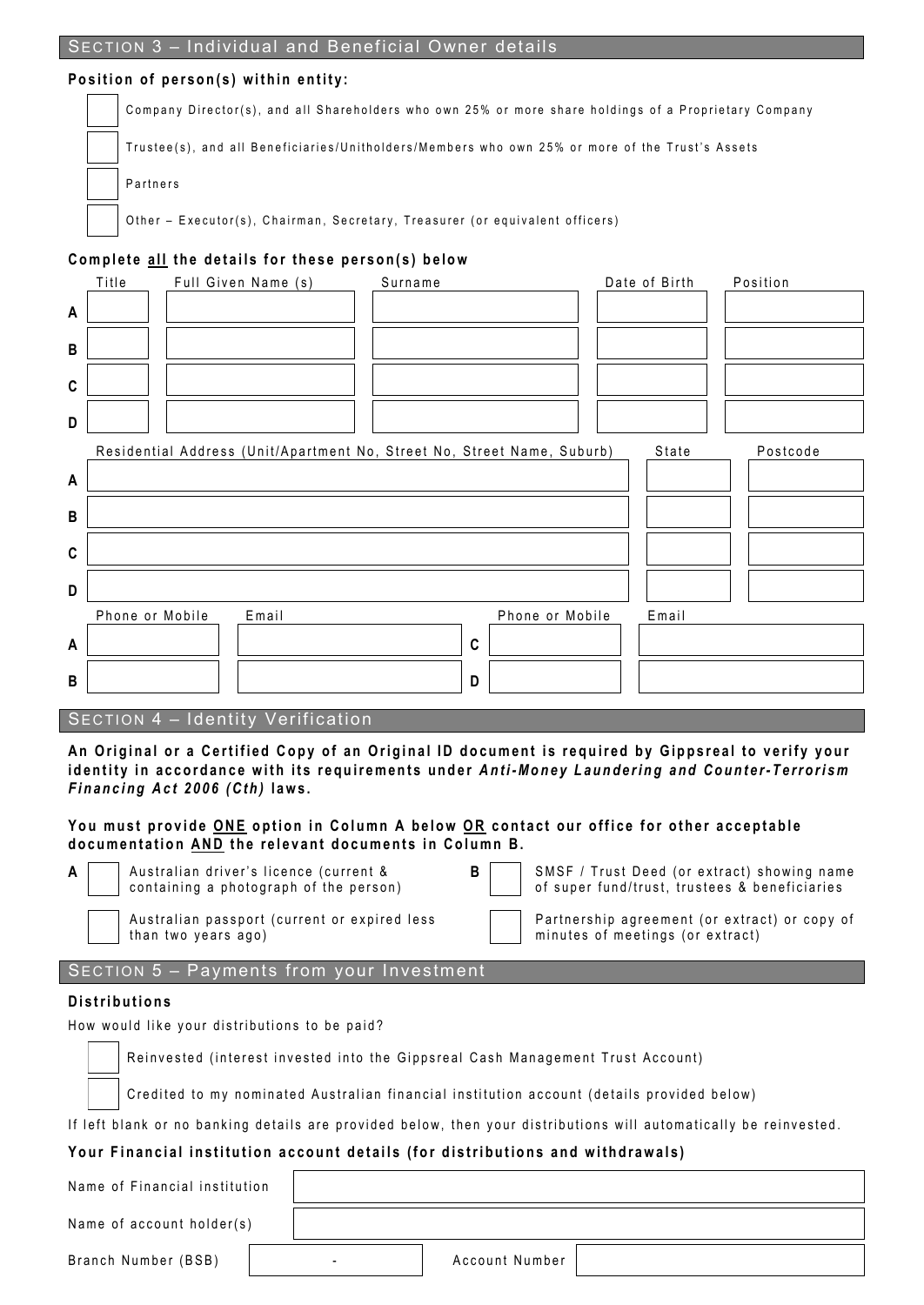## SECTION 6 – Declarations and investor signature(s)

#### I/We agree and acknowledge that:

- I/we have received the Generic Form Product Disclosure Statement and authorise the mortgage investment;
- I/We offer to invest the investment sum and any regular investments in mortgage loans in the Gippsreal Mortgage Investment Scheme on the terms of the Product Disclosure Statement as amended from time to time;
- The investment sum will be advanced at Gippsreal's discretion in mortgage loans approved by Gippsreal for the in vestment term and that I/we have no recourse against the Responsible Entity for making that selection ;
- I/We authorise the investment sum to be placed in an interest bearing deposit on behalf of myself/ourselves in a Bank in the name of Gippsreal pending the issue of the mortgage loans;
- Upon the issue of a mortgage loan investment, Gippsreal will forward to me/us a Certificate of Investment confirming the specific details of the mortgage loan investment;
- I/we have a 14 day cooling off period (effective from the date of the Certificate of Investment) to give notice to Gippsreal that I/we do not wish to proceed with a particular mortgage loan;
	- any notice not to proceed with a mortgage loan must be forwarded in writing to Gippsreal within 14 days of the date of the Certificate of Investment;
	- if no such request is received the mortgage loan will be made and will continue on the terms set out in the Certificate of Investment;
	- until the expiration of that 14 day period I/we have no legal obligation to take up the particular mortgage loan and may give notice that I/we do not wish to proceed with that particular mortgage loan. In that instance my/our investment funds will be placed back in the interest bearing account pending placement in an alternative mortgage loan;
- I/we have not sought or been provided with any personal financial advice from Gippsreal;
- I/we have a right to receive a copy of the Scheme's annual reports, consisting of the financial report, directors report and auditors report on the financial report in each year, but elect not to do so unless we advise otherwise;
- all of the information provided in this Offer to Invest is complete and accurate to the best of my/our ability/abilities and I/we will provide any supporting or additional information which might be required in order to process this application, or subsequently, as a consequence of my/our holding interests in the Fund;
- my/our personal information will be collected, used and disclosed by Gippsreal in accordance with its Privacy Policy and in accordance with the law;
- I/we confirm that I am/we are authorised to provide the personal details presented and I/we consent to my/our information contained in my/our Identity Verification document(s) being checked with the document issuer or official record holder via third party systems for the purpose of confirming my/our identity, and otherwise confirm my/our consent to Gippsreal verifying my/our identity;
- if I/we have elected to do so, I/we consent to receiving and signing the Offer to Invest electronically;
- I/we have no reason to suspect that the monies used to fund this application, or any subsequent contributions into the Fund, is or will be derived from or related to any money laundering, terrorism financing or other illegal activities; and
- by providing my/our email address at Section 3 Gippsreal may use this address to provide me/us, where permitted by law or regulation, with information via email about my/our investment and the Fund, including to satisfy any continuous disclosure requirements.

| Signature of Investor                        | Signature of Investor                        |  |  |  |
|----------------------------------------------|----------------------------------------------|--|--|--|
|                                              |                                              |  |  |  |
|                                              |                                              |  |  |  |
|                                              |                                              |  |  |  |
| Full Name                                    | Full Name                                    |  |  |  |
|                                              |                                              |  |  |  |
| Position (Director, Trustee, Partner, Other) | Position (Director, Trustee, Partner, Other) |  |  |  |
|                                              |                                              |  |  |  |
| Date                                         | Date                                         |  |  |  |
|                                              |                                              |  |  |  |